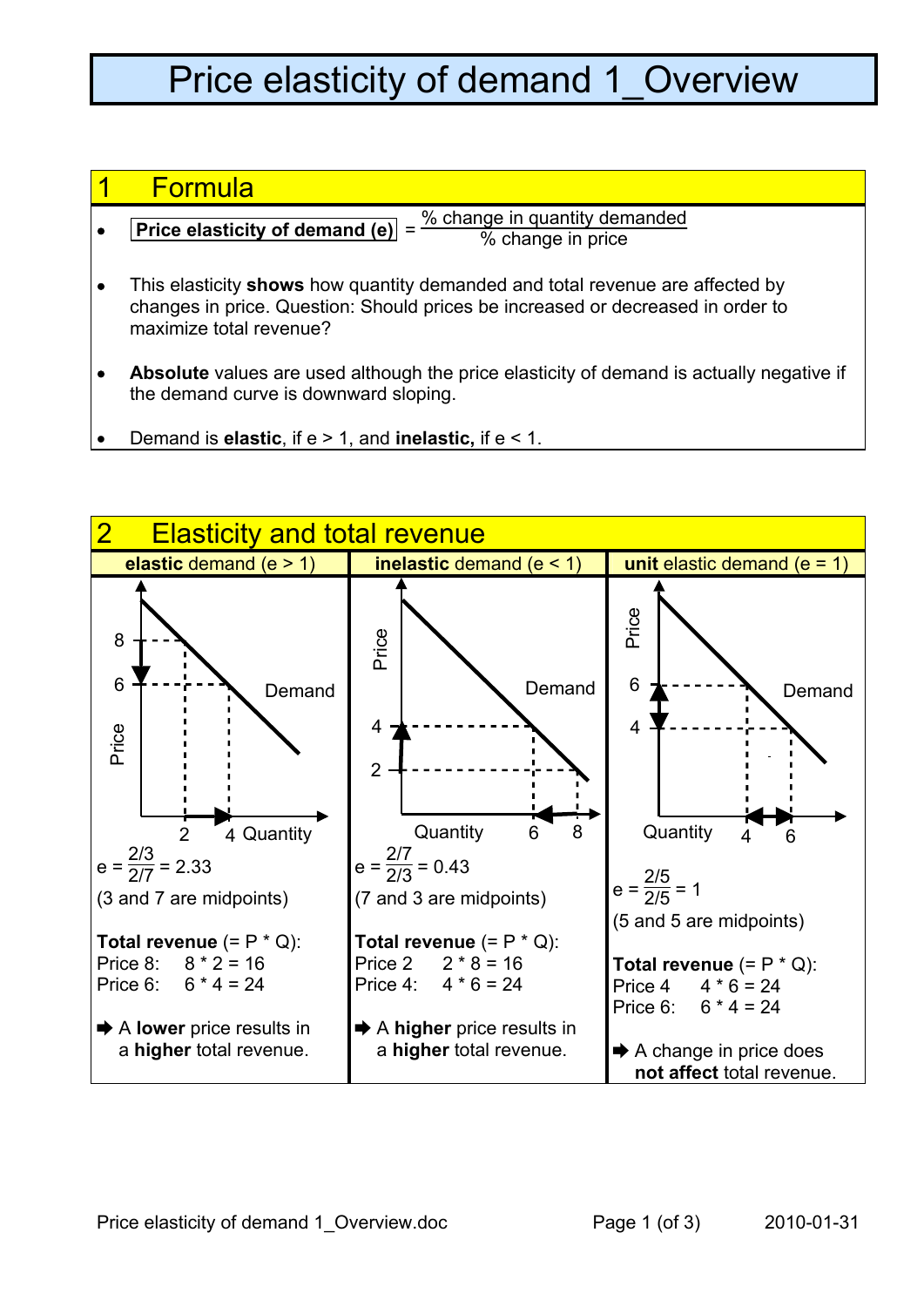| <b>Effect of changes in price on total revenue (TR)</b> |                                   |                 |           |
|---------------------------------------------------------|-----------------------------------|-----------------|-----------|
|                                                         | <b>Price Elasticity of Demand</b> |                 |           |
|                                                         | e > 1                             | e < 1           | $e = 1$   |
| Price increase                                          | TR falls                          | TR rises        | TR        |
|                                                         |                                   |                 | unchanged |
| Price decrease                                          | TR rises                          | <b>TR</b> falls | TR        |
|                                                         |                                   |                 | unchanged |





Price elasticity of demand 1 Overview.doc Page 2 (of 3) 2010-01-31